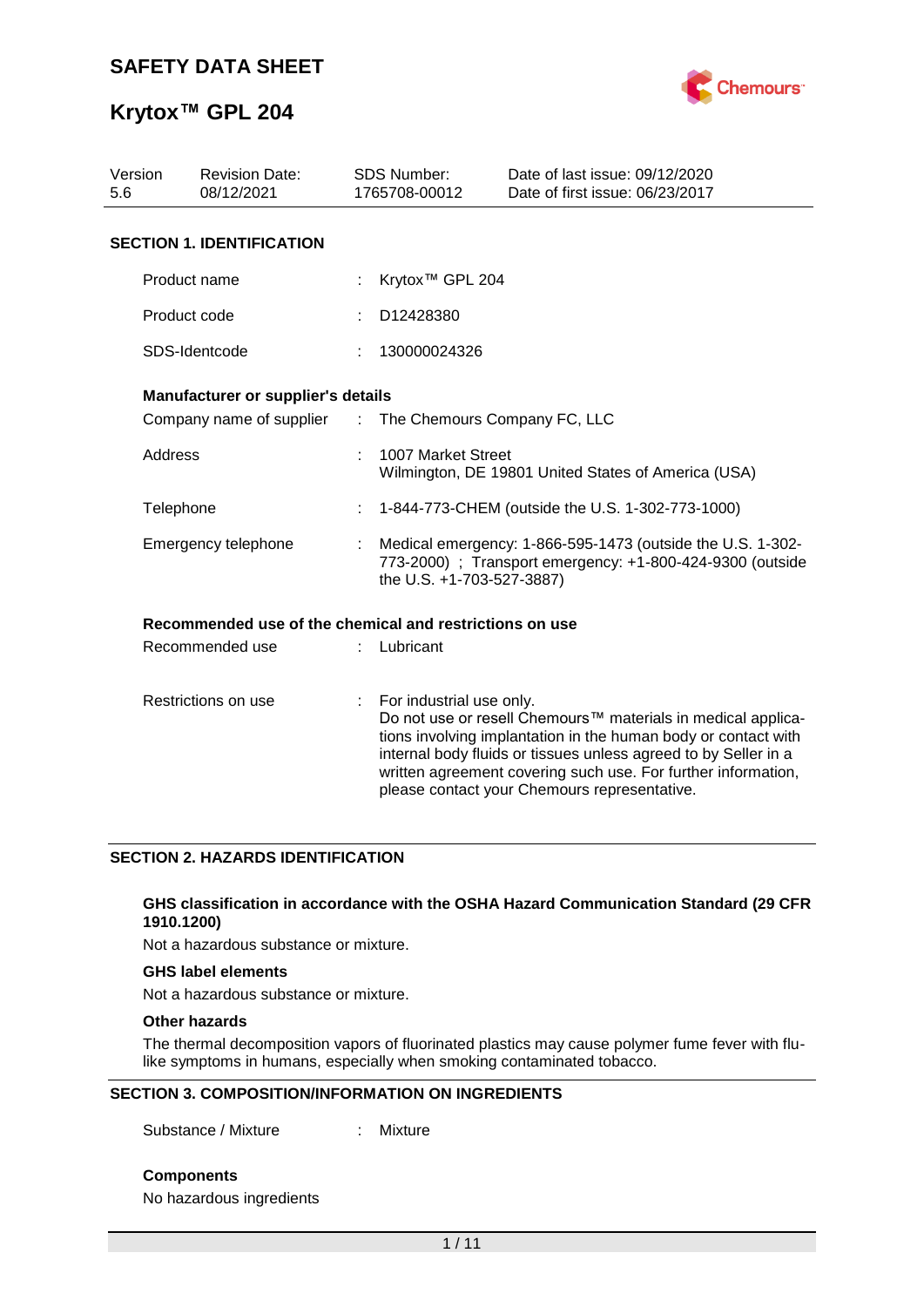

| Version<br>5.6          | <b>Revision Date:</b><br>08/12/2021                    | <b>SDS Number:</b><br>1765708-00012                                                                      | Date of last issue: 09/12/2020<br>Date of first issue: 06/23/2017                                                                                    |
|-------------------------|--------------------------------------------------------|----------------------------------------------------------------------------------------------------------|------------------------------------------------------------------------------------------------------------------------------------------------------|
|                         |                                                        |                                                                                                          |                                                                                                                                                      |
|                         | <b>SECTION 4. FIRST AID MEASURES</b>                   |                                                                                                          |                                                                                                                                                      |
| If inhaled              |                                                        | If inhaled, remove to fresh air.                                                                         | Get medical attention if symptoms occur.                                                                                                             |
| In case of skin contact |                                                        |                                                                                                          | Wash with water and soap as a precaution.<br>Get medical attention if symptoms occur.                                                                |
|                         | In case of eye contact                                 |                                                                                                          | Flush eyes with water as a precaution.<br>Get medical attention if irritation develops and persists.                                                 |
| If swallowed            |                                                        |                                                                                                          | If swallowed, DO NOT induce vomiting.<br>Get medical attention if symptoms occur.<br>Rinse mouth thoroughly with water.                              |
| delayed                 | Most important symptoms<br>and effects, both acute and | Irritation<br>Lung edema<br><b>Blurred vision</b><br>Discomfort<br>Lachrymation<br>Irritation<br>Redness | Inhalation may provoke the following symptoms:<br>Eye contact may provoke the following symptoms<br>Skin contact may provoke the following symptoms: |
|                         | Protection of first-aiders                             |                                                                                                          | No special precautions are necessary for first aid responders.                                                                                       |
|                         | Notes to physician                                     |                                                                                                          | Treat symptomatically and supportively.                                                                                                              |

# **SECTION 5. FIRE-FIGHTING MEASURES**

| Suitable extinguishing media :           |    | Not applicable<br>Will not burn                                                                                                                                                                                                       |
|------------------------------------------|----|---------------------------------------------------------------------------------------------------------------------------------------------------------------------------------------------------------------------------------------|
| Unsuitable extinguishing<br>media        | t. | Not applicable<br>Will not burn                                                                                                                                                                                                       |
| Specific hazards during fire<br>fighting | ÷. | Exposure to combustion products may be a hazard to health.                                                                                                                                                                            |
| Hazardous combustion prod-<br>ucts       | ÷  | Hydrogen fluoride<br>carbonyl fluoride<br>potentially toxic fluorinated compounds<br>aerosolized particulates<br>Carbon oxides                                                                                                        |
| Specific extinguishing meth-<br>ods      | ÷. | Use extinguishing measures that are appropriate to local cir-<br>cumstances and the surrounding environment.<br>Use water spray to cool unopened containers.<br>Remove undamaged containers from fire area if it is safe to do<br>SO. |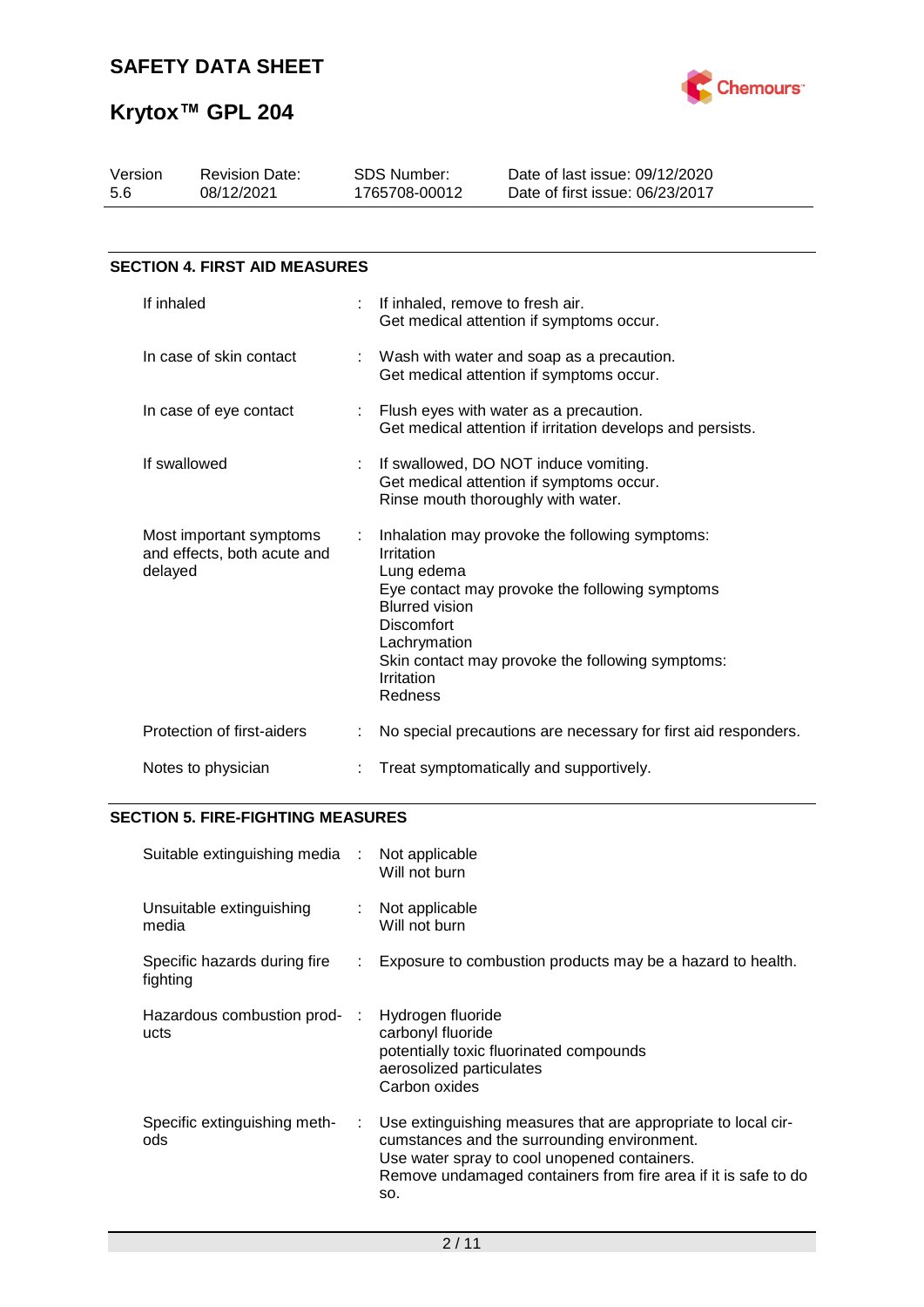

| Version<br>5.6                                           | <b>Revision Date:</b><br>08/12/2021                                             |   | <b>SDS Number:</b><br>1765708-00012                                                                                                                                                                                                                                                                                                                                                                                                                                                                                                                                                                                                                                    | Date of last issue: 09/12/2020<br>Date of first issue: 06/23/2017                                                   |  |
|----------------------------------------------------------|---------------------------------------------------------------------------------|---|------------------------------------------------------------------------------------------------------------------------------------------------------------------------------------------------------------------------------------------------------------------------------------------------------------------------------------------------------------------------------------------------------------------------------------------------------------------------------------------------------------------------------------------------------------------------------------------------------------------------------------------------------------------------|---------------------------------------------------------------------------------------------------------------------|--|
|                                                          | Special protective equipment :<br>for fire-fighters                             |   | Evacuate area.<br>necessary.<br>Use personal protective equipment.                                                                                                                                                                                                                                                                                                                                                                                                                                                                                                                                                                                                     | Wear self-contained breathing apparatus for firefighting if                                                         |  |
|                                                          | <b>SECTION 6. ACCIDENTAL RELEASE MEASURES</b>                                   |   |                                                                                                                                                                                                                                                                                                                                                                                                                                                                                                                                                                                                                                                                        |                                                                                                                     |  |
|                                                          | Personal precautions, protec- :<br>tive equipment and emer-<br>gency procedures |   |                                                                                                                                                                                                                                                                                                                                                                                                                                                                                                                                                                                                                                                                        | Follow safe handling advice (see section 7) and personal pro-<br>tective equipment recommendations (see section 8). |  |
|                                                          | <b>Environmental precautions</b>                                                |   | Avoid release to the environment.<br>Prevent further leakage or spillage if safe to do so.<br>Retain and dispose of contaminated wash water.<br>Local authorities should be advised if significant spillages<br>cannot be contained.                                                                                                                                                                                                                                                                                                                                                                                                                                   |                                                                                                                     |  |
| Methods and materials for<br>containment and cleaning up |                                                                                 | ÷ | Soak up with inert absorbent material.<br>For large spills, provide diking or other appropriate contain-<br>ment to keep material from spreading. If diked material can be<br>pumped, store recovered material in appropriate container.<br>Clean up remaining materials from spill with suitable absor-<br>bent.<br>Local or national regulations may apply to releases and dispo-<br>sal of this material, as well as those materials and items em-<br>ployed in the cleanup of releases. You will need to determine<br>which regulations are applicable.<br>Sections 13 and 15 of this SDS provide information regarding<br>certain local or national requirements. |                                                                                                                     |  |

# **SECTION 7. HANDLING AND STORAGE**

| Technical measures                            |    | : See Engineering measures under EXPOSURE<br>CONTROLS/PERSONAL PROTECTION section.                                                                                                                                           |
|-----------------------------------------------|----|------------------------------------------------------------------------------------------------------------------------------------------------------------------------------------------------------------------------------|
| Local/Total ventilation                       |    | : Use only with adequate ventilation.                                                                                                                                                                                        |
| Advice on safe handling                       |    | : Handle in accordance with good industrial hygiene and safety<br>practice, based on the results of the workplace exposure as-<br>sessment<br>Take care to prevent spills, waste and minimize release to the<br>environment. |
| Conditions for safe storage                   |    | : Keep in properly labeled containers.<br>Store in accordance with the particular national regulations.                                                                                                                      |
| Materials to avoid                            |    | No special restrictions on storage with other products.                                                                                                                                                                      |
| Further information on stor-<br>age stability | ÷. | No decomposition if stored and applied as directed.                                                                                                                                                                          |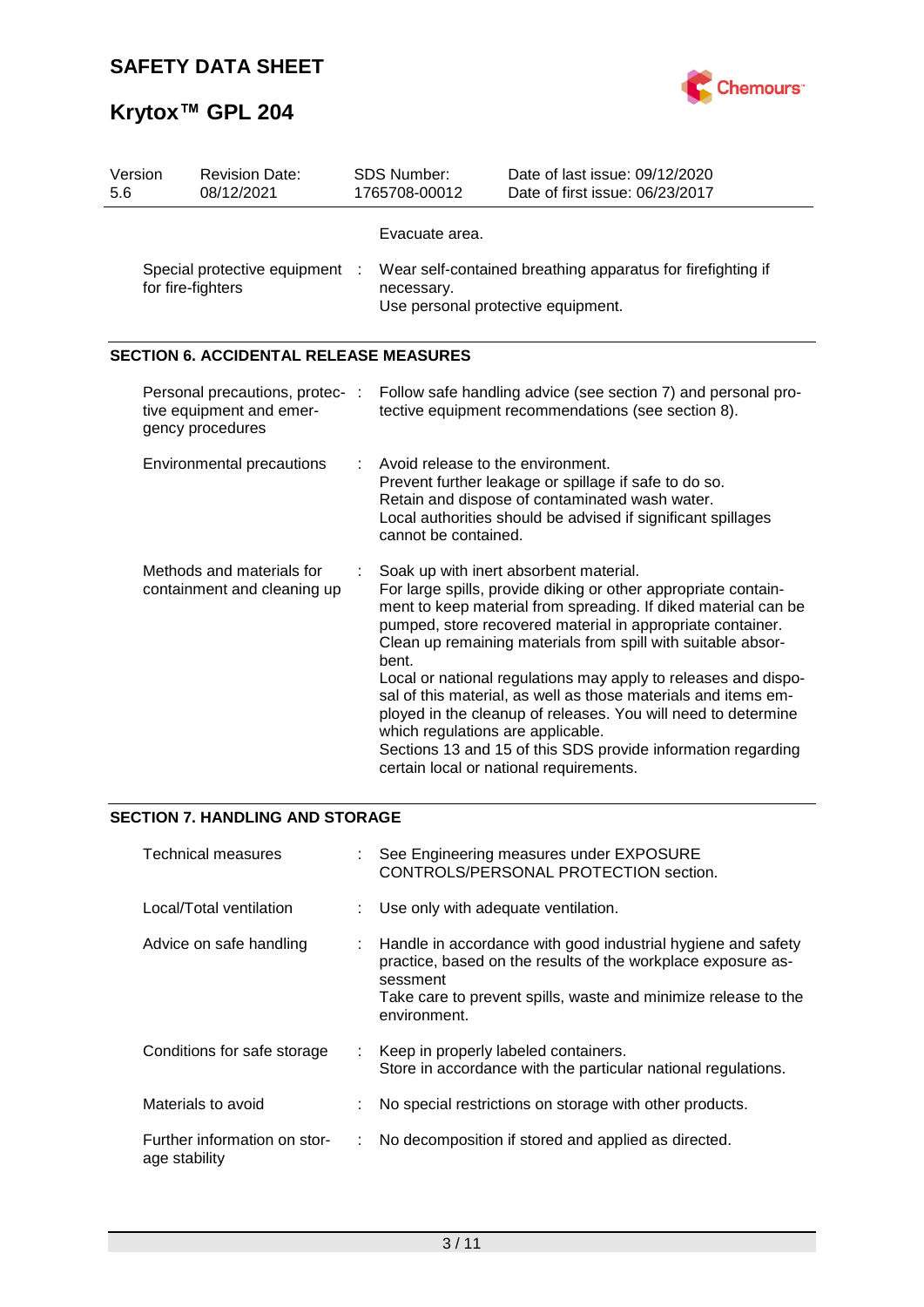

| Version | <b>Revision Date:</b> | SDS Number:   | Date of last issue: 09/12/2020  |
|---------|-----------------------|---------------|---------------------------------|
| 5.6     | 08/12/2021            | 1765708-00012 | Date of first issue: 06/23/2017 |

## **SECTION 8. EXPOSURE CONTROLS/PERSONAL PROTECTION**

## **Ingredients with workplace control parameters**

Contains no substances with occupational exposure limit values.

### **Occupational exposure limits of decomposition products**

| Components          | CAS-No.   | Value type<br>(Form of<br>exposure) | Control parame-<br>ters / Permissible<br>concentration | <b>Basis</b>        |
|---------------------|-----------|-------------------------------------|--------------------------------------------------------|---------------------|
| Hydrofluoric acid   | 7664-39-3 | <b>TWA</b>                          | $0.5$ ppm<br>(Fluorine)                                | <b>ACGIH</b>        |
|                     |           | $\mathsf{C}$                        | 2 ppm<br>(Fluorine)                                    | <b>ACGIH</b>        |
|                     |           | $\overline{C}$                      | 6 ppm<br>$5 \text{ mg/m}^3$                            | <b>NIOSH REL</b>    |
|                     |           | <b>TWA</b>                          | 3 ppm<br>$2.5 \text{ mg/m}^3$                          | <b>NIOSH REL</b>    |
|                     |           | <b>TWA</b>                          | 3 ppm                                                  | OSHA Z-2            |
| Carbonyl difluoride | 353-50-4  | <b>TWA</b>                          | 2 ppm                                                  | <b>ACGIH</b>        |
|                     |           | <b>STEL</b>                         | 5 ppm                                                  | <b>ACGIH</b>        |
|                     |           | <b>TWA</b>                          | 2 ppm<br>$5 \text{ mg/m}^3$                            | <b>NIOSH REL</b>    |
|                     |           | <b>ST</b>                           | 5 ppm<br>$15$ mg/m <sup>3</sup>                        | <b>NIOSH REL</b>    |
| Carbon dioxide      | 124-38-9  | <b>TWA</b>                          | 5,000 ppm                                              | <b>ACGIH</b>        |
|                     |           | <b>STEL</b>                         | 30,000 ppm                                             | <b>ACGIH</b>        |
|                     |           | <b>TWA</b>                          | $\overline{5,000}$ ppm<br>$9,000$ mg/m <sup>3</sup>    | <b>NIOSH REL</b>    |
|                     |           | <b>ST</b>                           | $30,000$ ppm<br>54,000 mg/m <sup>3</sup>               | <b>NIOSH REL</b>    |
|                     |           | <b>TWA</b>                          | 5,000 ppm<br>$9,000$ mg/m <sup>3</sup>                 | OSHA <sub>Z-1</sub> |
| Carbon monoxide     | 630-08-0  | <b>TWA</b>                          | 25 ppm                                                 | <b>ACGIH</b>        |
|                     |           | <b>TWA</b>                          | 35 ppm<br>$40$ mg/m <sup>3</sup>                       | <b>NIOSH REL</b>    |
|                     |           | $\mathsf{C}$                        | 200 ppm<br>229 mg/m <sup>3</sup>                       | <b>NIOSH REL</b>    |
|                     |           | <b>TWA</b>                          | 50 ppm<br>55 mg/m <sup>3</sup>                         | OSHA Z-1            |

**Engineering measures** : Processing may form hazardous compounds (see section 10).

Ensure adequate ventilation, especially in confined areas. Minimize workplace exposure concentrations.

## **Personal protective equipment**

Respiratory protection : General and local exhaust ventilation is recommended to maintain vapor exposures below recommended limits. Where concentrations are above recommended limits or are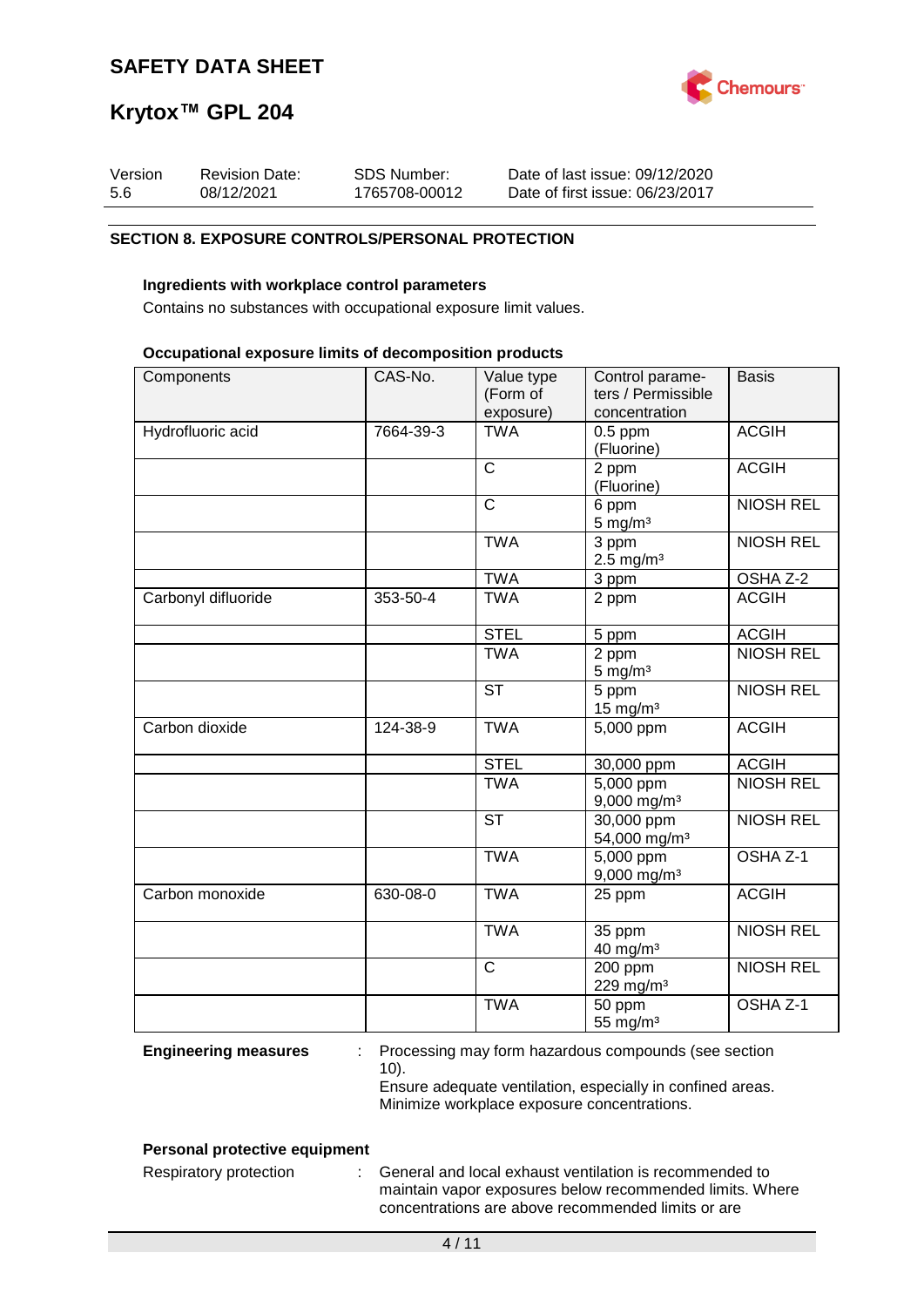

| Version<br>5.6   | <b>Revision Date:</b><br>08/12/2021 |                                                                                                                                                                                                                                                                                                                                                                                                                                                                                                                             | <b>SDS Number:</b><br>1765708-00012                                 | Date of last issue: 09/12/2020<br>Date of first issue: 06/23/2017                                                          |  |  |
|------------------|-------------------------------------|-----------------------------------------------------------------------------------------------------------------------------------------------------------------------------------------------------------------------------------------------------------------------------------------------------------------------------------------------------------------------------------------------------------------------------------------------------------------------------------------------------------------------------|---------------------------------------------------------------------|----------------------------------------------------------------------------------------------------------------------------|--|--|
|                  |                                     | unknown, appropriate respiratory protection should be worn.<br>Follow OSHA respirator regulations (29 CFR 1910.134) and<br>use NIOSH/MSHA approved respirators. Protection provided<br>by air purifying respirators against exposure to any hazar-<br>dous chemical is limited. Use a positive pressure air supplied<br>respirator if there is any potential for uncontrolled release,<br>exposure levels are unknown, or any other circumstance<br>where air purifying respirators may not provide adequate<br>protection. |                                                                     |                                                                                                                            |  |  |
|                  | Hand protection                     |                                                                                                                                                                                                                                                                                                                                                                                                                                                                                                                             |                                                                     |                                                                                                                            |  |  |
|                  | Remarks                             |                                                                                                                                                                                                                                                                                                                                                                                                                                                                                                                             |                                                                     | Wash hands before breaks and at the end of workday.                                                                        |  |  |
| Eye protection   |                                     |                                                                                                                                                                                                                                                                                                                                                                                                                                                                                                                             | Wear the following personal protective equipment:<br>Safety glasses |                                                                                                                            |  |  |
|                  | Skin and body protection            |                                                                                                                                                                                                                                                                                                                                                                                                                                                                                                                             |                                                                     | Skin should be washed after contact.                                                                                       |  |  |
| Hygiene measures |                                     | king place.<br>When using do not eat, drink or smoke.<br>Wash contaminated clothing before re-use.                                                                                                                                                                                                                                                                                                                                                                                                                          |                                                                     | If exposure to chemical is likely during typical use, provide<br>eye flushing systems and safety showers close to the wor- |  |  |

# **SECTION 9. PHYSICAL AND CHEMICAL PROPERTIES**

| Appearance                                                     |   | Grease                                              |
|----------------------------------------------------------------|---|-----------------------------------------------------|
| Color                                                          | ÷ | white                                               |
| Odor                                                           | ÷ | odorless                                            |
| Odor Threshold                                                 | ÷ | No data available                                   |
| рH                                                             |   | : 7                                                 |
| Melting point/freezing point :                                 |   | 608 °F / 320 °C                                     |
| Initial boiling point and boiling : No data available<br>range |   |                                                     |
| Flash point                                                    | ÷ | Method: Pensky-Martens closed cup<br>Not applicable |
| Evaporation rate                                               | ÷ | Not applicable                                      |
| Flammability (solid, gas)                                      | ÷ | Will not burn                                       |
| Upper explosion limit / Upper :                                |   | No data available                                   |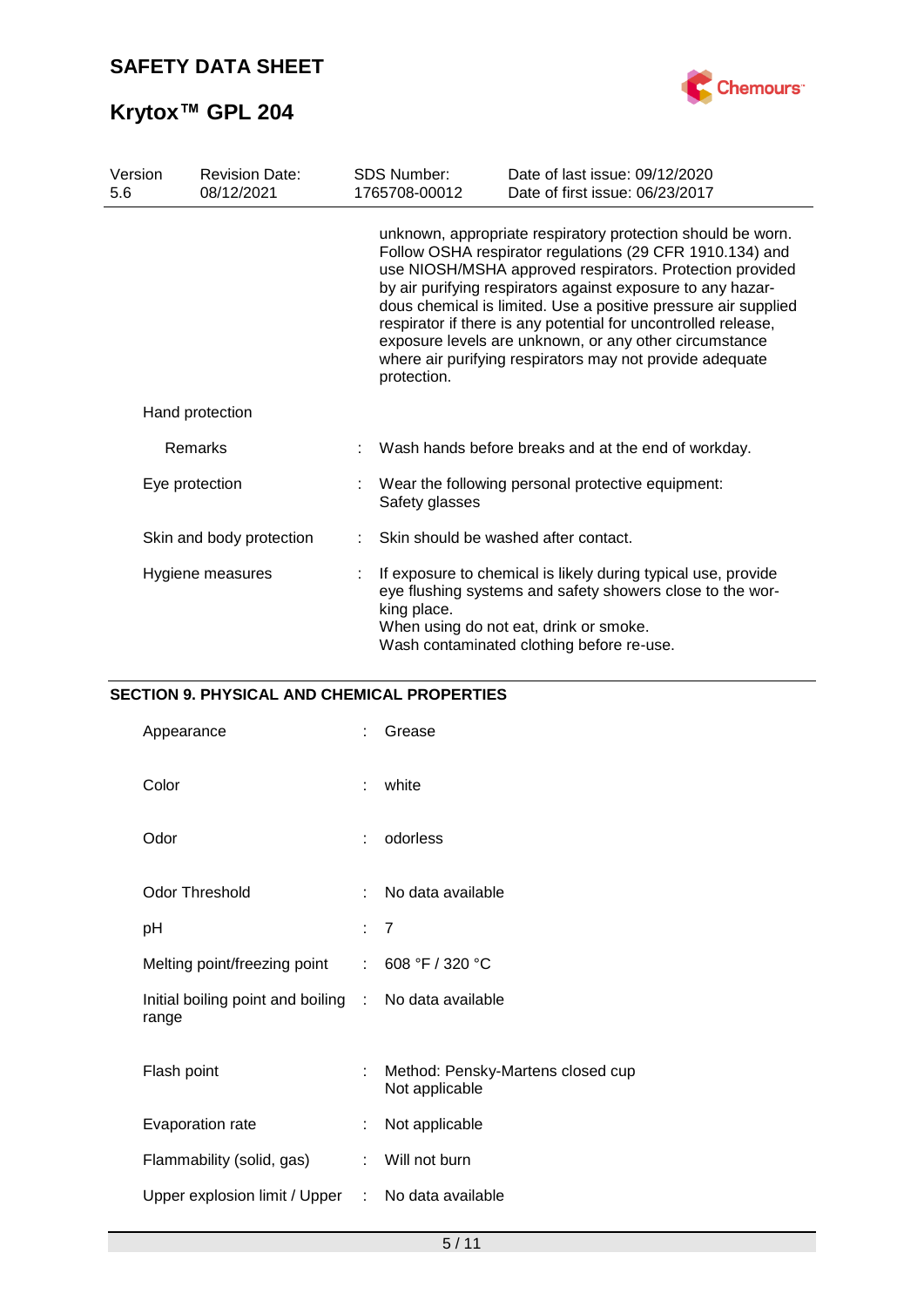

| Version<br>5.6 |                 | <b>Revision Date:</b><br>08/12/2021                 |                   | SDS Number:<br>1765708-00012 | Date of last issue: 09/12/2020<br>Date of first issue: 06/23/2017 |
|----------------|-----------------|-----------------------------------------------------|-------------------|------------------------------|-------------------------------------------------------------------|
|                |                 | flammability limit                                  |                   |                              |                                                                   |
|                |                 | Lower explosion limit / Lower<br>flammability limit | $\mathcal{L}$     | No data available            |                                                                   |
|                |                 | Vapor pressure                                      | ÷                 | Not applicable               |                                                                   |
|                |                 | Relative vapor density                              |                   | Not applicable               |                                                                   |
|                |                 | Relative density                                    |                   | 1.89 - 1.93 (75 °F / 24 °C)  |                                                                   |
|                | Solubility(ies) | Water solubility                                    | ÷                 | insoluble                    |                                                                   |
|                | octanol/water   | Partition coefficient: n-                           |                   | Not applicable               |                                                                   |
|                |                 | Autoignition temperature                            |                   | No data available            |                                                                   |
|                |                 | Decomposition temperature                           | ÷                 | 572 °F / 300 °C              |                                                                   |
|                | Viscosity       | Viscosity, kinematic                                | ÷                 | Not applicable               |                                                                   |
|                |                 | <b>Explosive properties</b>                         | ÷                 | Not explosive                |                                                                   |
|                |                 | Oxidizing properties                                |                   |                              | The substance or mixture is not classified as oxidizing.          |
| Particle size  |                 |                                                     | No data available |                              |                                                                   |

# **SECTION 10. STABILITY AND REACTIVITY**

| the contract of the company of the company threats. |    |                                                                                                               |
|-----------------------------------------------------|----|---------------------------------------------------------------------------------------------------------------|
| Incompatible materials                              |    | None.                                                                                                         |
| Conditions to avoid                                 |    | : None known.                                                                                                 |
| tions                                               |    | Possibility of hazardous reac- : Hazardous decomposition products will be formed at elevated<br>temperatures. |
| Chemical stability                                  | ÷. | Stable under normal conditions.                                                                               |
| Reactivity                                          |    | Not classified as a reactivity hazard.                                                                        |

# **Hazardous decomposition products**<br>Thermal decomposition : Hyd

| Thermal decomposition | : Hydrofluoric acid |
|-----------------------|---------------------|
|                       | Carbonyl difluoride |
|                       | Carbon dioxide      |
|                       | Carbon monoxide     |
|                       |                     |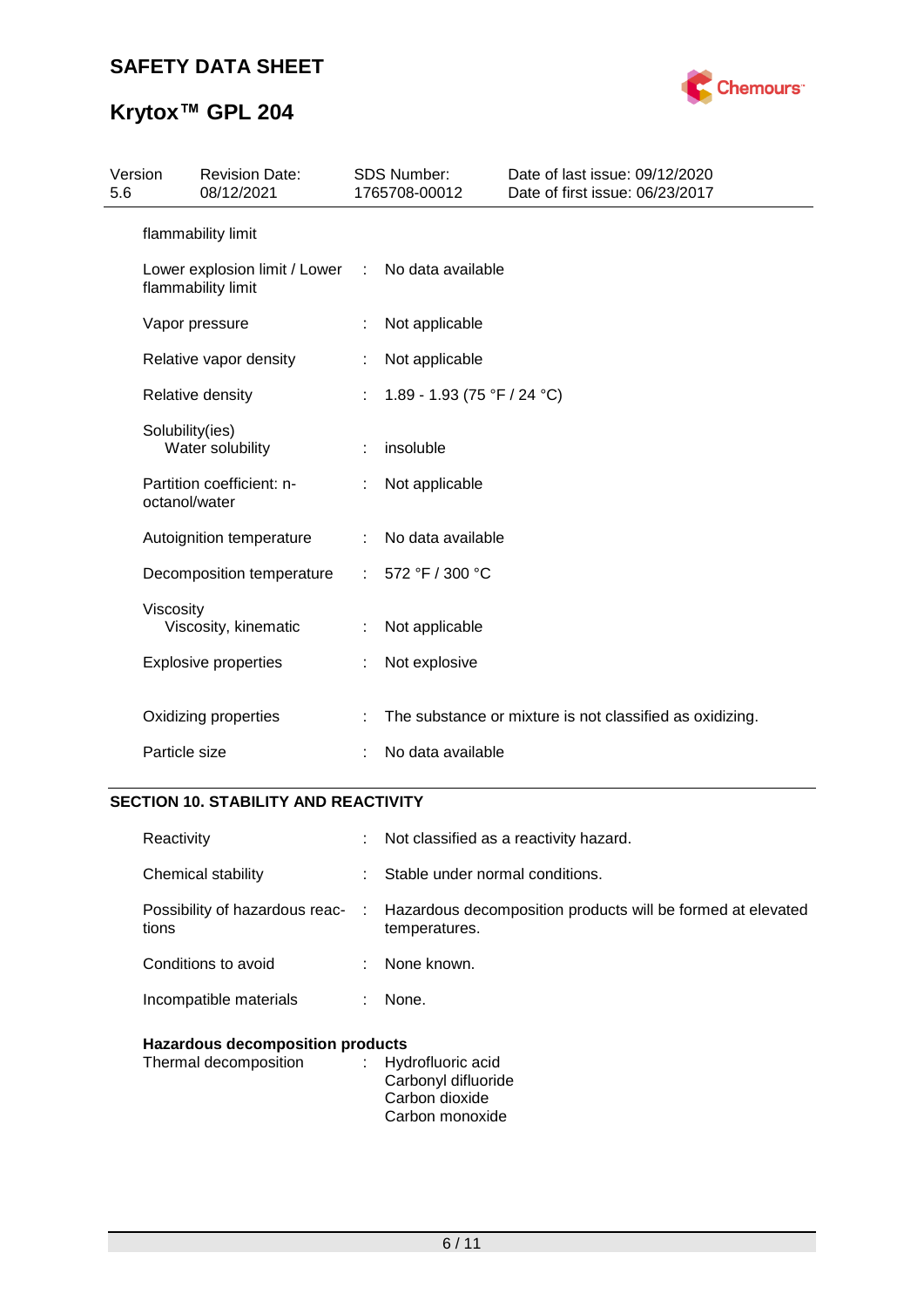# **SAFETY DATA SHEET**



# **Krytox™ GPL 204**

| Version | <b>Revision Date:</b> | SDS Number:   | Date of last issue: 09/12/2020  |
|---------|-----------------------|---------------|---------------------------------|
| 5.6     | 08/12/2021            | 1765708-00012 | Date of first issue: 06/23/2017 |

## **SECTION 11. TOXICOLOGICAL INFORMATION**

#### **Information on likely routes of exposure**

Skin contact Ingestion Eye contact

#### **Acute toxicity**

Not classified based on available information.

#### **Skin corrosion/irritation**

Not classified based on available information.

#### **Serious eye damage/eye irritation**

Not classified based on available information.

### **Respiratory or skin sensitization**

#### **Skin sensitization**

Not classified based on available information.

#### **Respiratory sensitization**

Not classified based on available information.

# **Germ cell mutagenicity**

Not classified based on available information.

#### **Carcinogenicity**

Not classified based on available information.<br> **IARC** No ingredient of this product to

- No ingredient of this product present at levels greater than or equal to 0.1% is identified as probable, possible or confirmed human carcinogen by IARC.
- **OSHA** No component of this product present at levels greater than or equal to 0.1% is on OSHA's list of regulated carcinogens.
- **NTP** No ingredient of this product present at levels greater than or equal to 0.1% is identified as a known or anticipated carcinogen by NTP.

#### **Reproductive toxicity**

Not classified based on available information.

## **STOT-single exposure**

Not classified based on available information.

#### **STOT-repeated exposure**

Not classified based on available information.

#### **Aspiration toxicity**

Not classified based on available information.

## **SECTION 12. ECOLOGICAL INFORMATION**

**Ecotoxicity** No data available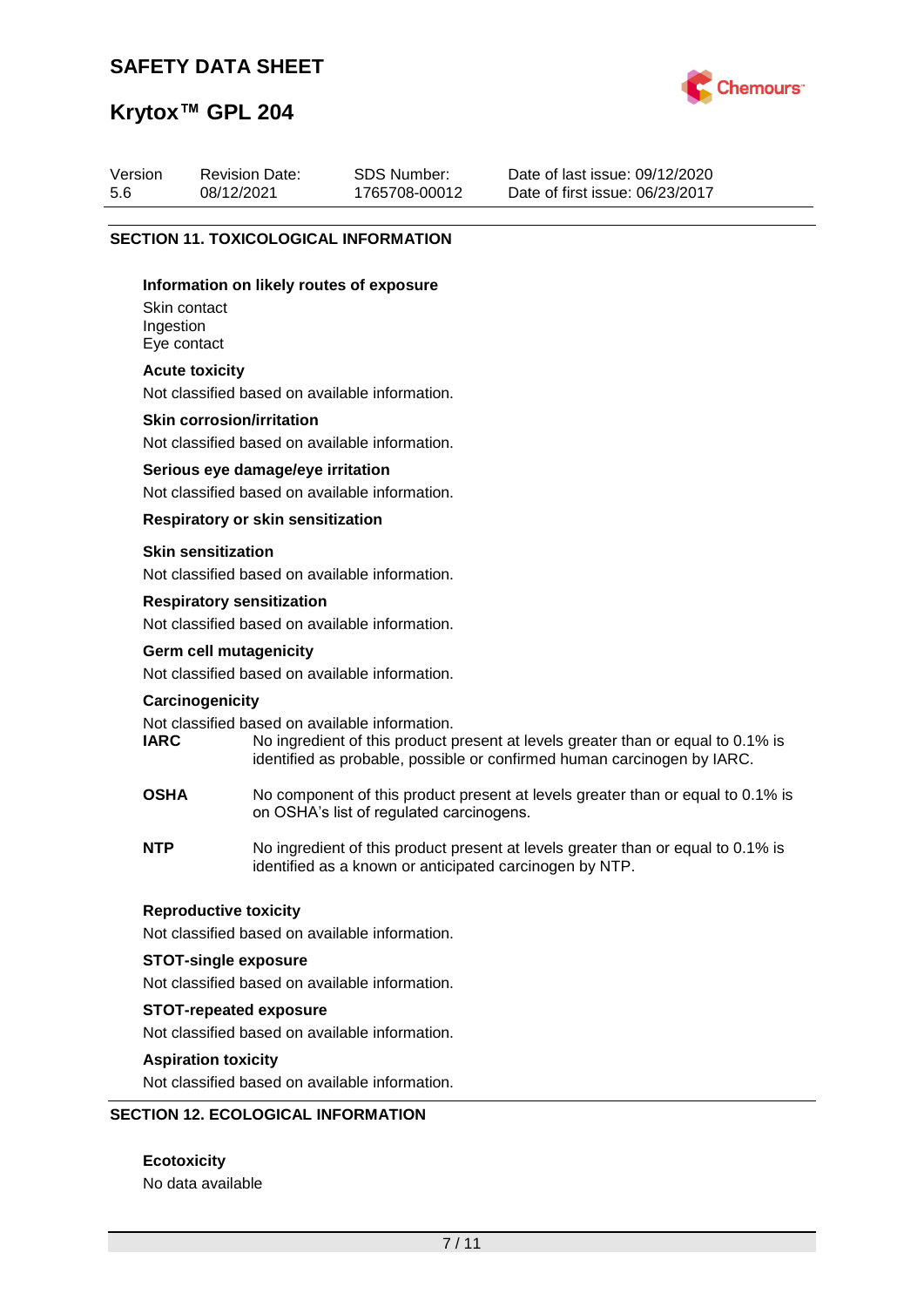

| Version<br>5.6 | <b>Revision Date:</b><br>08/12/2021                   |  | SDS Number:<br>1765708-00012 | Date of last issue: 09/12/2020<br>Date of first issue: 06/23/2017                                                                                              |  |  |  |
|----------------|-------------------------------------------------------|--|------------------------------|----------------------------------------------------------------------------------------------------------------------------------------------------------------|--|--|--|
|                | <b>Persistence and degradability</b>                  |  |                              |                                                                                                                                                                |  |  |  |
|                | No data available                                     |  |                              |                                                                                                                                                                |  |  |  |
|                | <b>Bioaccumulative potential</b><br>No data available |  |                              |                                                                                                                                                                |  |  |  |
|                | <b>Mobility in soil</b>                               |  |                              |                                                                                                                                                                |  |  |  |
|                | No data available                                     |  |                              |                                                                                                                                                                |  |  |  |
|                | Other adverse effects                                 |  |                              |                                                                                                                                                                |  |  |  |
|                | No data available                                     |  |                              |                                                                                                                                                                |  |  |  |
|                | <b>SECTION 13. DISPOSAL CONSIDERATIONS</b>            |  |                              |                                                                                                                                                                |  |  |  |
|                |                                                       |  |                              |                                                                                                                                                                |  |  |  |
|                | <b>Disposal methods</b>                               |  |                              |                                                                                                                                                                |  |  |  |
|                | Waste from residues                                   |  |                              | Dispose of in accordance with local regulations.                                                                                                               |  |  |  |
|                | Contaminated packaging                                |  |                              | Empty containers should be taken to an approved waste<br>handling site for recycling or disposal.<br>If not otherwise specified: Dispose of as unused product. |  |  |  |
|                | <b>SECTION 14. TRANSPORT INFORMATION</b>              |  |                              |                                                                                                                                                                |  |  |  |
|                | <b>International Regulations</b>                      |  |                              |                                                                                                                                                                |  |  |  |
|                | <b>UNRTDG</b><br>Not regulated as a dangerous good    |  |                              |                                                                                                                                                                |  |  |  |
|                | <b>IATA-DGR</b><br>Not regulated as a dangerous good  |  |                              |                                                                                                                                                                |  |  |  |
|                | <b>IMDG-Code</b><br>Not regulated as a dangerous good |  |                              |                                                                                                                                                                |  |  |  |
|                | Not applicable for product as supplied.               |  |                              | Transport in bulk according to Annex II of MARPOL 73/78 and the IBC Code                                                                                       |  |  |  |
|                | <b>Domestic regulation</b>                            |  |                              |                                                                                                                                                                |  |  |  |
| 49 CFR         |                                                       |  |                              |                                                                                                                                                                |  |  |  |
|                | Not regulated as a dangerous good                     |  |                              |                                                                                                                                                                |  |  |  |

# **Special precautions for user**

Not applicable

#### **SECTION 15. REGULATORY INFORMATION**

## **CERCLA Reportable Quantity**

This material does not contain any components with a CERCLA RQ.

### **SARA 304 Extremely Hazardous Substances Reportable Quantity**

This material does not contain any components with a section 304 EHS RQ.

# **SARA 302 Extremely Hazardous Substances Threshold Planning Quantity** This material does not contain any components with a section 302 EHS TPQ.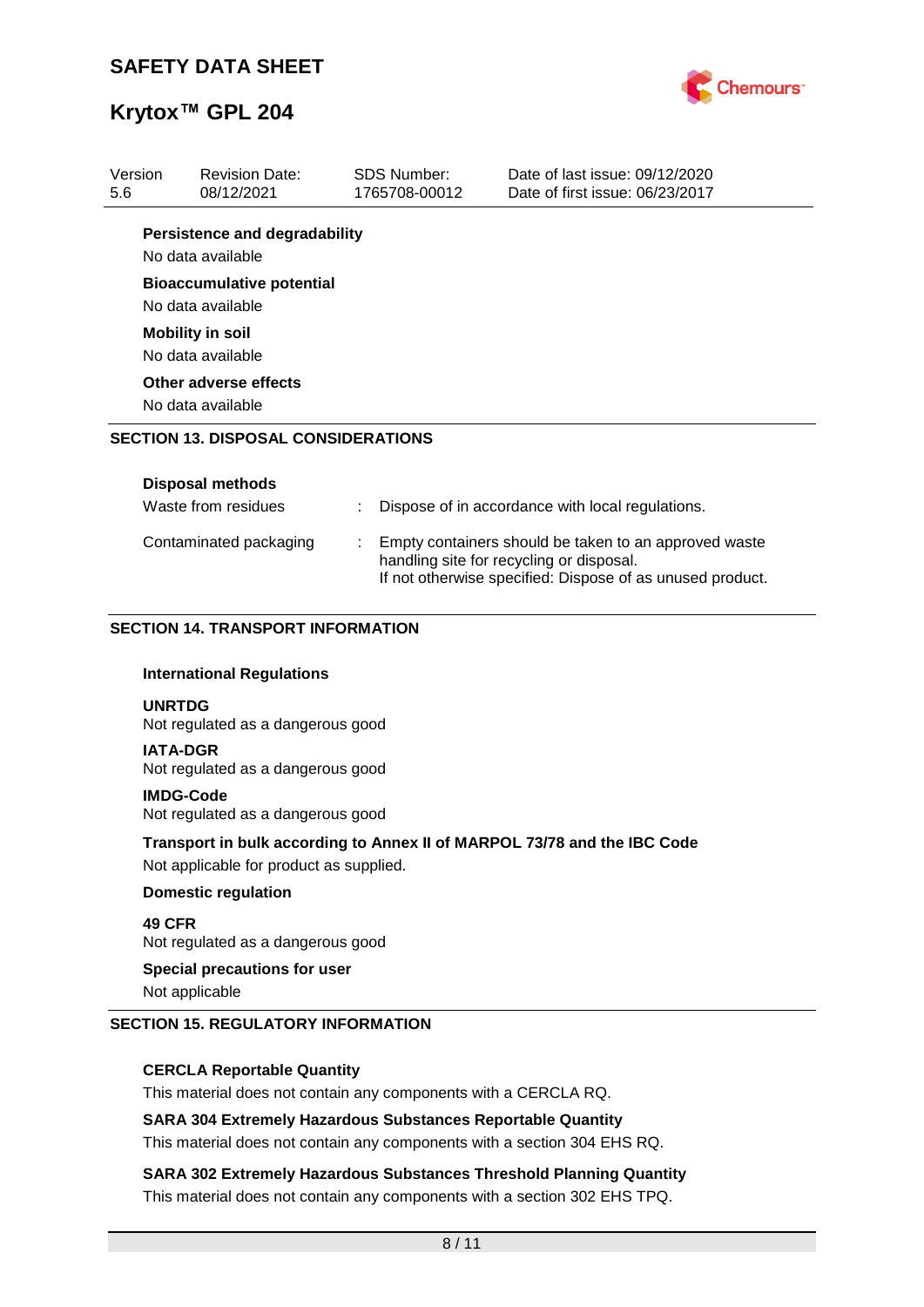

| Version<br>5.6 |                                                                                                                                                                                                                                                                                            | <b>Revision Date:</b><br>08/12/2021 |  | <b>SDS Number:</b><br>1765708-00012                                                                                                                                                     | Date of last issue: 09/12/2020<br>Date of first issue: 06/23/2017 |  |
|----------------|--------------------------------------------------------------------------------------------------------------------------------------------------------------------------------------------------------------------------------------------------------------------------------------------|-------------------------------------|--|-----------------------------------------------------------------------------------------------------------------------------------------------------------------------------------------|-------------------------------------------------------------------|--|
|                |                                                                                                                                                                                                                                                                                            | SARA 311/312 Hazards                |  | : No SARA Hazards                                                                                                                                                                       |                                                                   |  |
|                | <b>SARA 313</b>                                                                                                                                                                                                                                                                            |                                     |  | This material does not contain any chemical components with<br>known CAS numbers that exceed the threshold (De Minimis)<br>reporting levels established by SARA Title III, Section 313. |                                                                   |  |
|                |                                                                                                                                                                                                                                                                                            | <b>US State Regulations</b>         |  |                                                                                                                                                                                         |                                                                   |  |
|                |                                                                                                                                                                                                                                                                                            | Pennsylvania Right To Know          |  |                                                                                                                                                                                         |                                                                   |  |
|                |                                                                                                                                                                                                                                                                                            | <b>PFPE</b> fluid                   |  |                                                                                                                                                                                         | Trade secret                                                      |  |
|                |                                                                                                                                                                                                                                                                                            | Fluoropolymer                       |  |                                                                                                                                                                                         | Trade secret                                                      |  |
|                |                                                                                                                                                                                                                                                                                            | <b>California Prop. 65</b>          |  |                                                                                                                                                                                         |                                                                   |  |
|                | WARNING: This product can expose you to chemicals including Pentadecafluorooctanoic acid,<br>which is/are known to the State of California to cause birth defects or other reproductive harm.<br>For more information go to www.P65Warnings.ca.gov. Note to User: This product is not made |                                     |  |                                                                                                                                                                                         |                                                                   |  |

with PFOA nor is PFOA intentionally present in the product; however, it is possible that PFOA

may be present as an impurity at background (environmental) levels.

## **SECTION 16. OTHER INFORMATION**



Krytox™ and any associated logos are trademarks or copyrights of The Chemours Company FC, LLC.

Chemours™ and the Chemours Logo are trademarks of The Chemours Company. Before use read Chemours safety information.

For further information contact the local Chemours office or nominated distributors.

### **Full text of other abbreviations**

| ACGIH     | : USA. ACGIH Threshold Limit Values (TLV)                   |
|-----------|-------------------------------------------------------------|
| NIOSH REL | : USA. NIOSH Recommended Exposure Limits                    |
| OSHA Z-1  | : USA. Occupational Exposure Limits (OSHA) - Table Z-1 Lim- |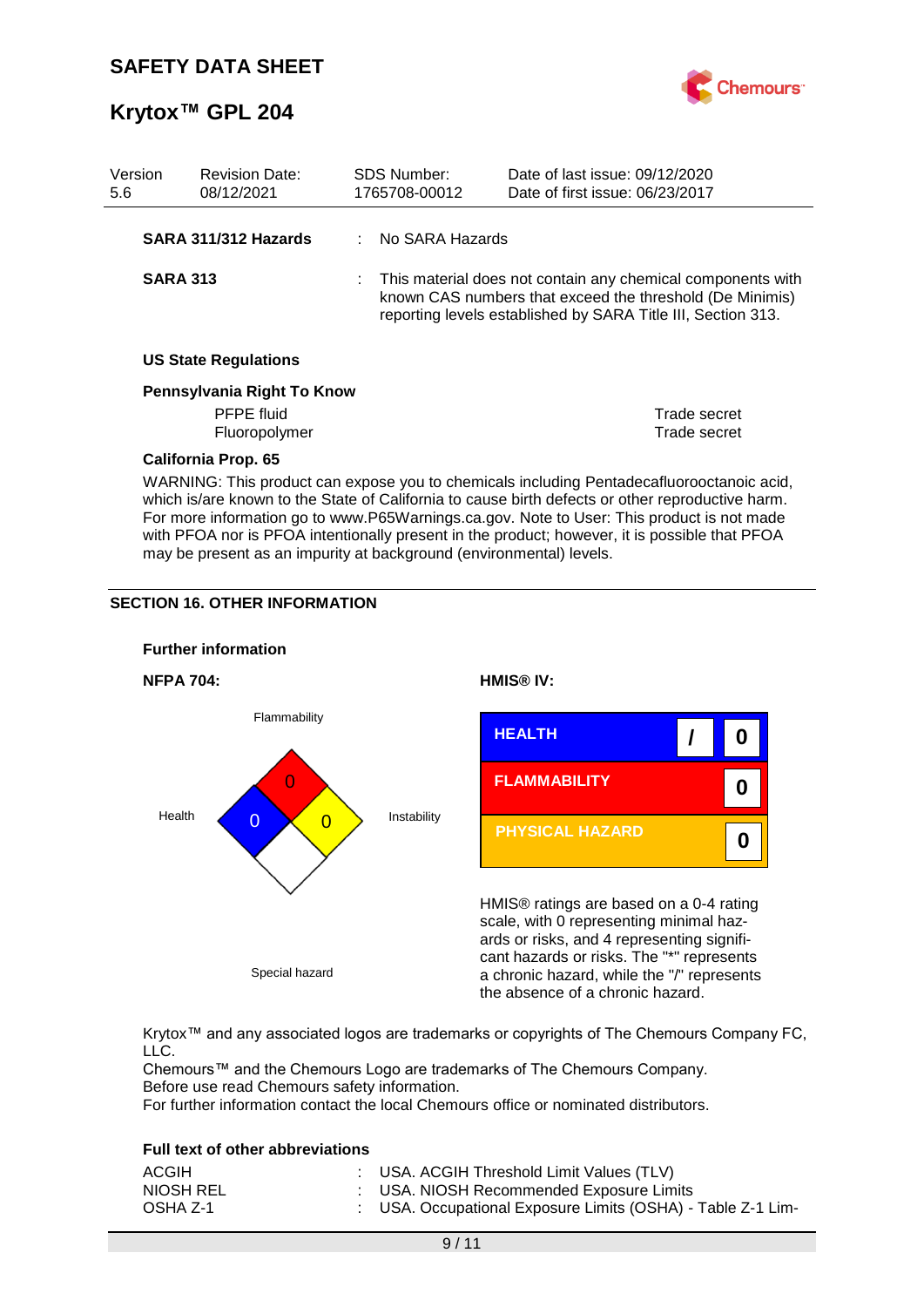

| Version<br>5.6  | <b>Revision Date:</b><br>08/12/2021 | <b>SDS Number:</b><br>1765708-00012                                                          | Date of last issue: 09/12/2020<br>Date of first issue: 06/23/2017 |  |  |
|-----------------|-------------------------------------|----------------------------------------------------------------------------------------------|-------------------------------------------------------------------|--|--|
|                 |                                     | its for Air Contaminants                                                                     |                                                                   |  |  |
| OSHA Z-2        |                                     |                                                                                              | USA. Occupational Exposure Limits (OSHA) - Table Z-2              |  |  |
| ACGIH / TWA     |                                     |                                                                                              | 8-hour, time-weighted average                                     |  |  |
| ACGIH / STEL    |                                     | Short-term exposure limit                                                                    |                                                                   |  |  |
| ACGIH / C       |                                     | Ceiling limit                                                                                |                                                                   |  |  |
| NIOSH REL / TWA |                                     | Time-weighted average concentration for up to a 10-hour<br>workday during a 40-hour workweek |                                                                   |  |  |
| NIOSH REL / ST  |                                     | : STEL - 15-minute TWA exposure that should not be exceeded<br>at any time during a workday  |                                                                   |  |  |
|                 | NIOSH REL / C                       |                                                                                              | Ceiling value not be exceeded at any time.                        |  |  |
| OSHA Z-1 / TWA  |                                     | 8-hour time weighted average                                                                 |                                                                   |  |  |
| OSHA Z-2 / TWA  |                                     | 8-hour time weighted average                                                                 |                                                                   |  |  |

AIIC - Australian Inventory of Industrial Chemicals; ASTM - American Society for the Testing of Materials; bw - Body weight; CERCLA - Comprehensive Environmental Response, Compensation, and Liability Act; CMR - Carcinogen, Mutagen or Reproductive Toxicant; DIN - Standard of the German Institute for Standardisation; DOT - Department of Transportation; DSL - Domestic Substances List (Canada); ECx - Concentration associated with x% response; EHS - Extremely Hazardous Substance; ELx - Loading rate associated with x% response; EmS - Emergency Schedule; ENCS - Existing and New Chemical Substances (Japan); ErCx - Concentration associated with x% growth rate response; ERG - Emergency Response Guide; GHS - Globally Harmonized System; GLP - Good Laboratory Practice; HMIS - Hazardous Materials Identification System; IARC - International Agency for Research on Cancer; IATA - International Air Transport Association; IBC - International Code for the Construction and Equipment of Ships carrying Dangerous Chemicals in Bulk; IC50 - Half maximal inhibitory concentration; ICAO - International Civil Aviation Organization; IECSC - Inventory of Existing Chemical Substances in China; IMDG - International Maritime Dangerous Goods; IMO - International Maritime Organization; ISHL - Industrial Safety and Health Law (Japan); ISO - International Organisation for Standardization; KECI - Korea Existing Chemicals Inventory; LC50 - Lethal Concentration to 50 % of a test population; LD50 - Lethal Dose to 50% of a test population (Median Lethal Dose); MARPOL - International Convention for the Prevention of Pollution from Ships; MSHA - Mine Safety and Health Administration; n.o.s. - Not Otherwise Specified; NFPA - National Fire Protection Association; NO(A)EC - No Observed (Adverse) Effect Concentration; NO(A)EL - No Observed (Adverse) Effect Level; NOELR - No Observable Effect Loading Rate; NTP - National Toxicology Program; NZIoC - New Zealand Inventory of Chemicals; OECD - Organization for Economic Co-operation and Development; OPPTS - Office of Chemical Safety and Pollution Prevention; PBT - Persistent, Bioaccumulative and Toxic substance; PICCS - Philippines Inventory of Chemicals and Chemical Substances; (Q)SAR - (Quantitative) Structure Activity Relationship; RCRA - Resource Conservation and Recovery Act; REACH - Regulation (EC) No 1907/2006 of the European Parliament and of the Council concerning the Registration, Evaluation, Authorisation and Restriction of Chemicals; RQ - Reportable Quantity; SADT - Self-Accelerating Decomposition Temperature; SARA - Superfund Amendments and Reauthorization Act; SDS - Safety Data Sheet; TCSI - Taiwan Chemical Substance Inventory; TECI - Thailand Existing Chemicals Inventory; TSCA - Toxic Substances Control Act (United States); UN - United Nations; UNRTDG - United Nations Recommendations on the Transport of Dangerous Goods; vPvB - Very Persistent and Very Bioaccumulative

| Sources of key data used to<br>compile the Material Safety<br>Data Sheet | Internal technical data, data from raw material SDSs, OECD<br>eChem Portal search results and European Chemicals Agen-<br>cy, http://echa.europa.eu/ |
|--------------------------------------------------------------------------|------------------------------------------------------------------------------------------------------------------------------------------------------|
|                                                                          |                                                                                                                                                      |

Revision Date : 08/12/2021